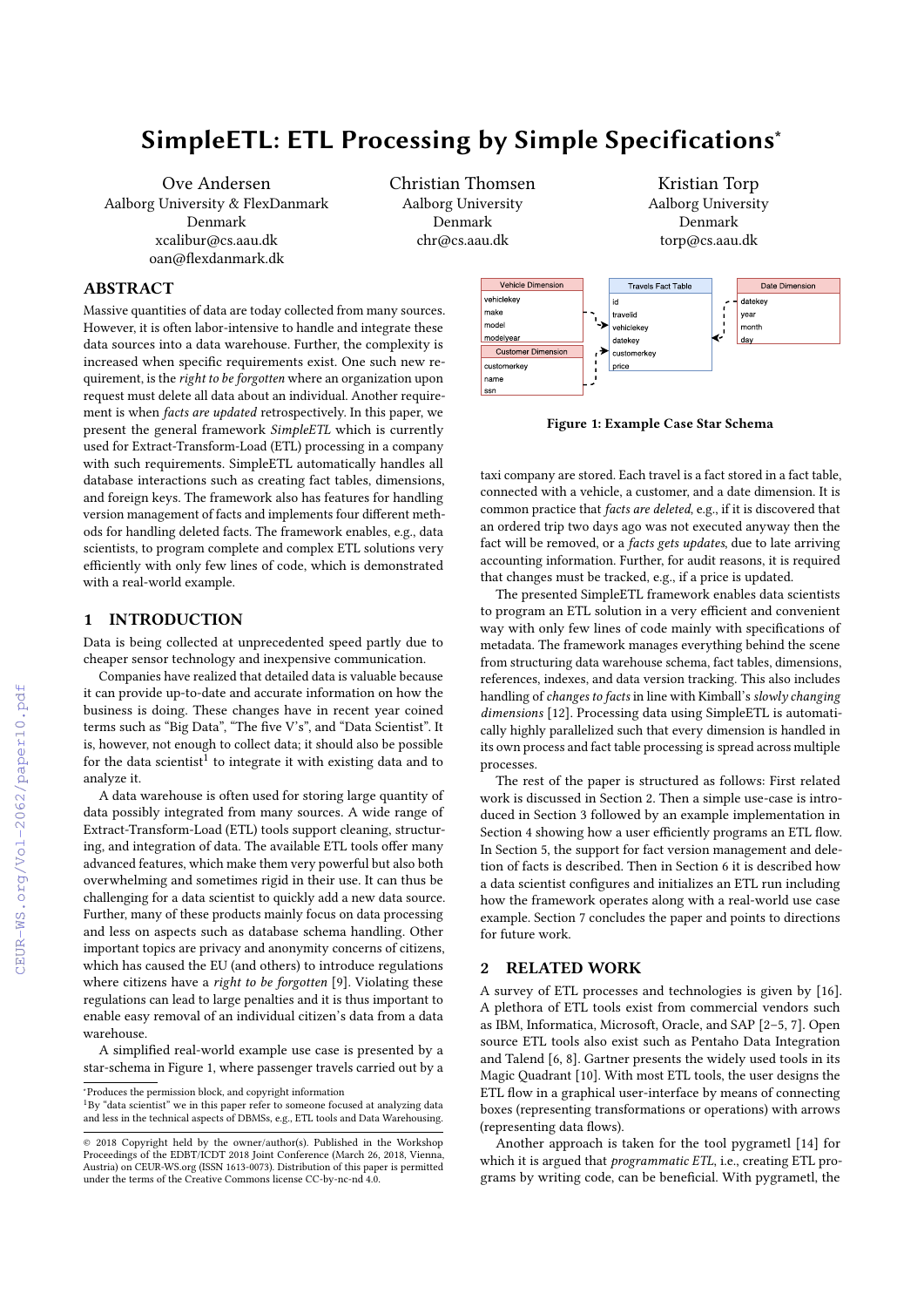user programs Python objects for dimension and fact tables to handle insert/update operations on the target data warehouse. SimpleETL, however, hides complexity from the user and conveniently handles all schema management. Based on the specification of metadata, SimpleETL creates 1) the required SQL to generate or alter the target data warehouse schema; 2) the necessary database actions and pygrametl objects to modify the tables; and 3) processes for parallel execution. SimpleETL provides template code for its supported functionality, e.g., history tracking of changing facts. It is therefore simple and fast for a data scientist to define an ETL flow or add new sources and dimensions, because she does not have to make the code for this, but only specify the metadata.

Tomingas et al. [\[15\]](#page-5-0) propose an approach where Apache Velocity templates and user-specified mappings are used and transformed into SQL statements. In contrast, SimpleETL is based on Python, which makes it easy for data scientists to exploit their existing knowledge and to use third party libraries.

BIAccelerator [\[13\]](#page-5-1) is another template-based approach for creating ETL flows with Microsoft's SSIS [\[4\]](#page-5-2), enabling properties to be defined as parameters at runtime. Business Intelligence Markup Language (Biml) [\[1\]](#page-5-3) is a domain-specific XML-based language to define SSIS packages (as well as SQL scripts, OLAP cube definitions and more). The focus of BIAccelerator and Biml/BimlScript is to let the user define templates generating SSIS packages for repetitive tasks while SimpleETL makes it easy to create and load a data warehouse based on the templating provided by the framework.

## <span id="page-1-0"></span>3 USE-CASE

In this section, we describe a simplified use-case scenario that serves as a running example throughout the paper and is used to explain the distinctive features of the SimpleETL framework. The simplified use-case is heavily inspired from a real-world example.

In [Figure 1,](#page--1-15) a star schema is presented, that connects information on passenger travels with a dimension for passengers, a dimension for the vehicle carrying out the travel, and a date dimension. The data is loaded from a CSV file with all the information available at each line. Both the references and measures consist of a combination of integer values, numeric values for monetary amounts, string values, date, and time values.

Every night this set of data is exported from a source system (an accounting system) and a complete data dump is available, including all historic earlier dumped data. The nightly dump has some distinctive characteristics, which make handling the data non-trivial. The characteristics are that the data contain duplicates of existing facts, contain updated measures of existing facts, and lack deleted facts, which must be detected. These three characteristics put up some special demands for the ETL solution.

Two types of requirements exist for the functionality of the final data warehouse, after data have been processed. First, a set of business-oriented demands exists, such as tracking updates of facts, e.g., when and what corrections were made. Second, updated legislation on people's rights, e.g., the General Data Protection Regulation [\[9\]](#page-5-4), creates new requirements for data to be deleted completely if a customer requests to be forgotten.

### <span id="page-1-3"></span>4 FRAMEWORK COMPONENTS

This section provides an overview of the components in SimpleETL which a user customizes to create a data warehouse and corresponding ETL process. First, a class diagram is presented

<span id="page-1-1"></span>

Figure 2: UML Class Diagram for SimpleETL

| Listing 1: Defining Year Data Type |  |  |  |  |  |  |
|------------------------------------|--|--|--|--|--|--|
|------------------------------------|--|--|--|--|--|--|

<span id="page-1-2"></span>

| from simpleetl import Datatype |
|--------------------------------|
|--------------------------------|

2 **def** \_validate\_year(val):<br>3 **if str**(val) isoumeric() **if**  $str$ (val).isnumeric() **and** 1900  $\leq$  **int**(intval)  $\leq$  2099:

```
4 return int(intval)
```
5 **return** -1 yeartype = Datatype('smallint', \_validate\_year)

that shows all components in the framework. Next, each component is described in more details by from the use case in [Section 3.](#page-1-0)

#### 4.1 Class Diagram

[Figure 2](#page-1-1) shows the UML class diagram for the SimpleETL framework that consists of three classes. The class Datatype is used to define the type of a column in both dimension tables and (measure) in a fact table. The parse method transforms a value (e.g., from a string to an integer) and ensures that the data type is correct (e.g., it is a signed 32 bit integer) and any constraints on the values in the column (e.g., it must be positive). The  $\sqrt{3}$ method returns the SQL data type recognizable for a DBMS. The SimpleETL framework comes with most standard data types, e.g., 2, 4, and 8-byte integer, numeric, date, and string (varchar) types.

The class Dimension models a dimension. It is an aggregation of a number of Datatype objects. The Dimension class contains two methods, one for adding lookup attributes, add\_lookupatt, and one for adding regular attributes, add\_att. The combined set of lookup attributes uniquely defines a record, which refers to a Dimension key. Regular attributes simply describe the record. The SimpleETL framework comes with a standard date and time dimension.

The class FactTable models a fact table. It is an aggregation of a number of Dimension objects and Datatype objects. Four methods are available on the class, first a method for connecting a Dimension with the FactTable, add\_dim\_mapping. Second, a method for adding a measure mapping, add\_column\_mapping , a method for defining how deleted rows should be handled, handle\_deleted\_rows, and finally a method for defining additional indexes over a set of columns, add\_index. Note that the SimpleETL framework automatically adds indexes on all dimension mappings and on the lookup attribute set.

## 4.2 Data Type

A data type define how a specific value is stored in the database and how a value from the data source is parsed and processed during ETL. An example of how a user can specify a data type for storing year is shown in [Listing 1.](#page-1-2) The data type is defined at line 6 and named yeartype. The first parameter specifies the SQL data type, a 2-byte integer. The second parameter is a Python function, \_validate\_year, which both handle the diversity of data, e.g., NULL values and conversion of string representations,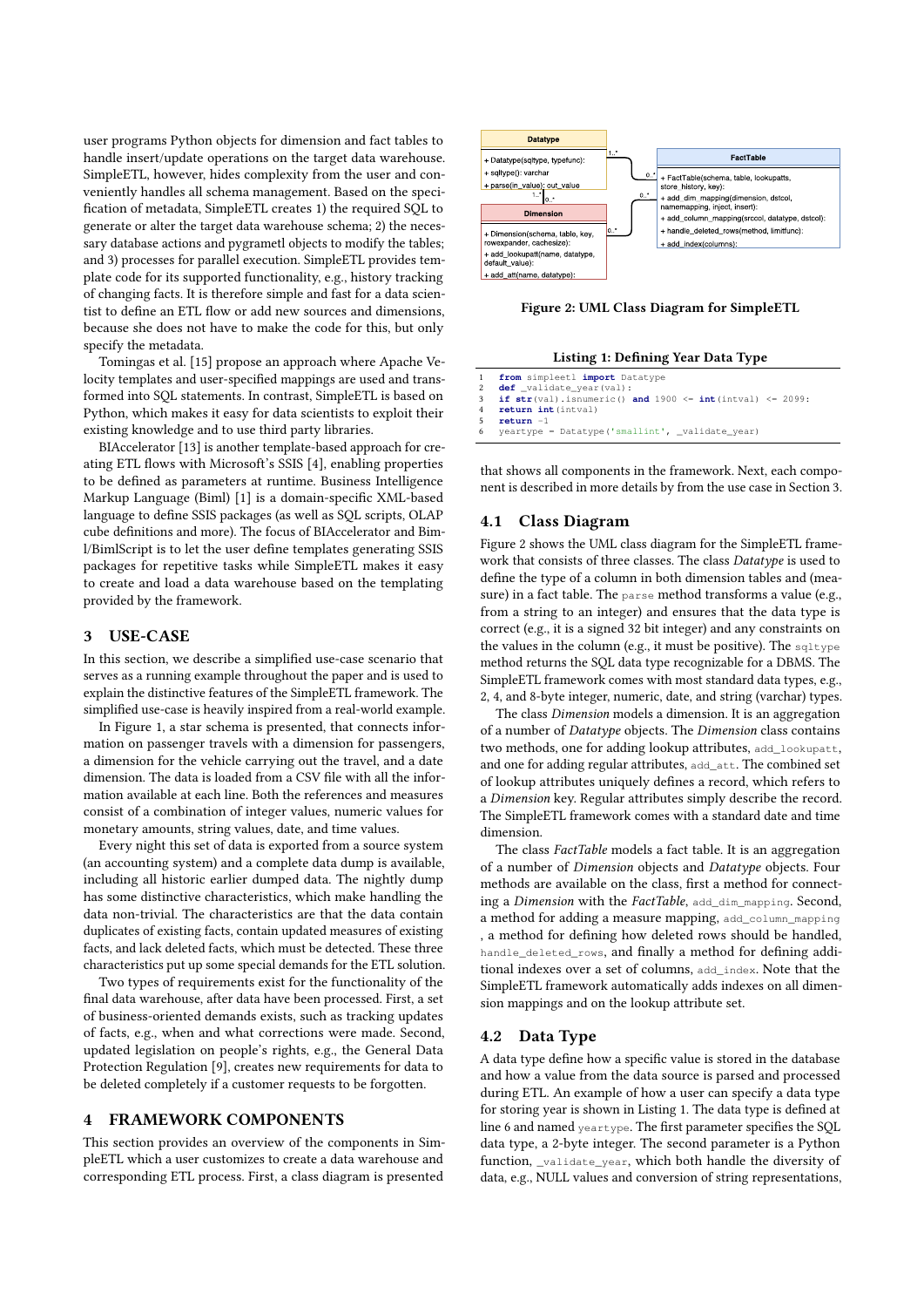#### Listing 2: Defining Vehicle Dimension

<span id="page-2-0"></span>

|  |  | from simpleetl import Dimension, datatypes as dt |  |  |
|--|--|--------------------------------------------------|--|--|
|  |  | def handle_model(row, namemapping):              |  |  |

- 2 **def** handle\_model(row, namemapping): 3 row["make"] = row["make"][0:20] 4 row["model"] = row["model"][0:20]
- 

- 
- 
- % vehicledim = Dimension(schema="dims", table="vehicle",<br>key="vehiclekey", rowexpander-handle\_model)<br>6 vehiclekey", rowexpander-handle\_model)<br>divpe=dt.varchar(20), default\_value='missing')<br>7 vehicledim.add\_att(name="make",

and also enables constraints like  $1900 \leq year \leq 2099$  (line 3). If the input fails to be parsed, -1 is returned (line 5).

A number of standard data types are pre-defined, e.g., SMALLINT (2-byte integer), NUMERIC(precision, scale), and VARCHAR(n), where the length of the two latter can be defined using arguments. Floating point data types are not supported by the SimpleETL framework since it depends on equality comparison for version management and determining updates/deletes and comparing floats can yield unpredictable results. It is encouraged to use NUMERIC(precision, scale) when decimal values are used.

# <span id="page-2-3"></span>4.3 Dimension

The Dimension class describes how a single dimension table in the database is modeled. An example implementation of the vehicle dimension from [Figure 1](#page--1-15) is shown in [Listing 2.](#page-2-0) The dimension is defined in line 5, where the first and second parameters are the schema and table name, respectively. The third parameter is the name of the primary key. The fourth parameter, namemapping, known from pygrametl [\[14\]](#page-5-5), allows for a user-defined function, here handle\_model, which is called on every row, in this case (line 2-4) truncating make and model to 20 characters, preventing overflowing the database varchar column, limited to 20 chars (line 7-8).

When the dimension has been defined, two types of attributes can be added. The first type is mandatory and is called the lookup attribute set. In the example, a vehicle id, vehicleid, is defined as a single lookup attribute in line 3. Lookup attributes are not allowed to be NULL as these must be comparable for lookups, hence a default value for a vehicle id is the string "missing". Adding the primary key of the Dimension as a single lookup attribute makes the primary key a smart key instead of a surrogate key [\[12\]](#page-5-6). Smart keys can optimize performance of dimension handling while a smart key can be computed, e.g., the date 2017-07-21 can be a smart key 20170721. The second set of attributes is optional and is called member attributes. Member attributes provide additional information for a dimension entry. Three member attributes are added in [Listing 2](#page-2-0) (line 7-9), adding make and model attributes as varchars of size 20 and vehicle year utilizing the yeartype data type, defined in [Listing 1.](#page-1-2)

## <span id="page-2-4"></span>4.4 Fact Table

The *FactTable* class defines a fact table and all aspects of this, including database schema descriptions, data processing, and data version management. A set of lookup attributes can be defined to uniquely identifying a row. If the lookup attributes are set they enforce that duplicate facts with the same set of lookup attributes cannot exist. If no lookup attributes are defined, version management cannot be enabled and duplicate facts can exist. Lookup attributes are not allowed to have NULL values. The implementation of the fact table Travels from [Figure 1](#page--1-15) is shown in [Listing 3.](#page-2-1)

#### Listing 3: Defining Travels Fact Table

<span id="page-2-1"></span>

| 1<br>2              | from simpleetl import FactTable, datatypes as dt<br>travels = FactTable(schema="facts", table="travels",                                   |
|---------------------|--------------------------------------------------------------------------------------------------------------------------------------------|
| 3                   | lookupatts=["travelid"], store history=True, key="id")<br>travels.add_dim_mapping(dimension=vehicledim, dstcol="<br>vehiclekev")           |
| $\overline{4}$<br>5 | travels.add dim mapping (dimension=datedim, dstcol="datekey")<br>travels.add dim mapping (dimension=customerdim, dstcol="<br>customerkey") |
| 6                   | travels.add_column_mapping(srccol="id", datatype=dt.integer,<br>dstcol="travelid")                                                         |
| $7^{\circ}$         | travels.add_column_mapping(srccol="price", datatype=dt.<br>numeric(6,2), dstcol="price")                                                   |
| 8<br>9              | travels.add index(["price"])<br>travels.handle deleted rows (method="mark")                                                                |

In line 2, the FactTable object is instantiated, given a schemma and table name as the first two parameters. The third parameter defines the lookup attributes, the fourth parameter specifies that full history should be retained and the fifth parameter defines the primary key of the table, id. The lookupatts attribute defines no two identical travelid can exist and is used when determining new/updated/deleted facts.

The vehicle dimension defined in [Listing 2](#page-2-0) is attached as a dimension using a single line of code in line 3. In lines 4 and 5, two additional dimensions are added, one handling date of the travel and another handling customer information, introduced in [Figure 1.](#page--1-15) In line 6 and 7, two measures are added, first the lookup attribute, id, and second the price of a travel, implemented as a numeric data type.

The framework automatically creates primary keys, foreign keys, and indexes including a unique index on the lookup attributes and the primary key. It is possible for the user to add additional indexes (line 8). In line 9 it is defined that when a row is determined to have been deleted from the data source the row should be marked in the table as having been removed (method D4 from [Section 5.2\)](#page-3-0), thus keeping the fact in the data warehouse.

Overall, SimpleETL is designed to optimize productivity, ensure consistency, reduce programming errors, and help the data scientist in loading and activating data for analysis. This is realized by reuse of data types and dimensions shown using code examples and by keeping the number of methods and parameters to a minimum.

## <span id="page-2-2"></span>5 MODIFICATIONS OF FACTS

In some system applications it is a business requirement that facts can be updated and full history be maintained for enabling tracking of changes to facts. Simultaneously it is common practice to remove data if it is no longer valid, e.g., if a passenger travel was not carried out it is later deleted from the accounting system. Another motivation for deleting data is legal demands such as the concept called the right to be forgotten [\[9\]](#page-5-4). This section shows how these requirements are handled automatically by the SimpleETL framework.

#### 5.1 Slowly Changing Fact Tables

To handle updates of facts we introduce the slowly changing fact table. When a user enables version tracking of facts (store\_history =True in [Listing 3](#page-2-1) line 2), a second fact table is created.

The main fact table, illustrated in [Table 1,](#page-3-1) acts a similar to a type-1 slowly changing dimension such that facts get updated (overwritten) when changes are detected in the source data. For these examples the type-1 fact table consists of a id, a travelid, shortened tid, and a price. This table is referred to as the type-1 fact table in the rest of the paper.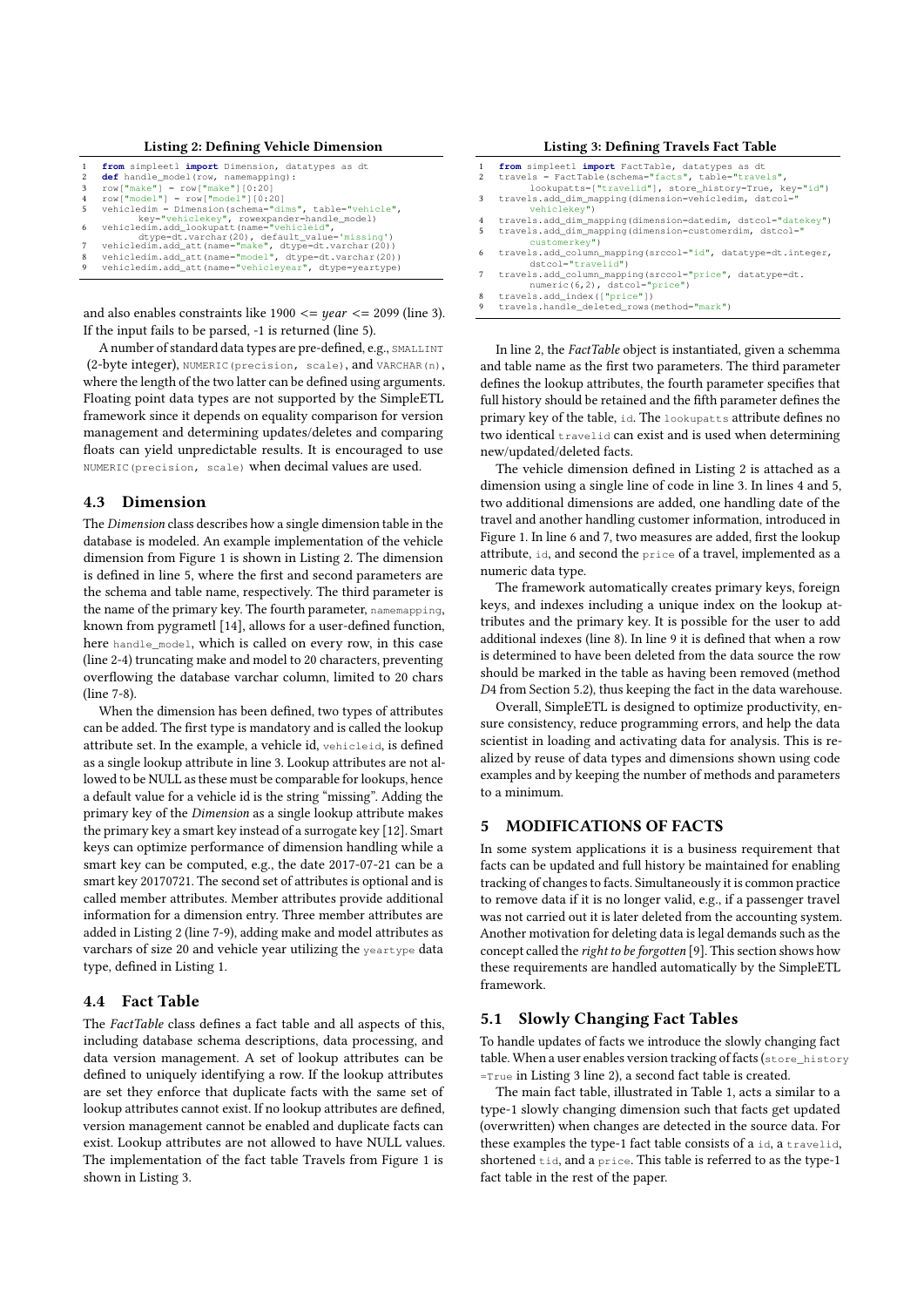| id             | tid | price                          | id                                              |       |                | tid price _vfrom _vto _ver _fid     |         |              |              |
|----------------|-----|--------------------------------|-------------------------------------------------|-------|----------------|-------------------------------------|---------|--------------|--------------|
| $\mathbf{1}$   | 100 | 40                             | $\left  \begin{array}{c} 1 \end{array} \right $ | 100   |                | 40 — 10                             | $t1 -1$ | $\mathbf{1}$ | $\mathbf{1}$ |
| $\overline{2}$ | 109 | 25                             | 2                                               | 109   | 25             |                                     | $t1 -1$ | $\mathbf{1}$ | 2            |
|                |     | Table 3: Upd. T1               |                                                 |       |                | Table 4: Updated Ver. Managed Facts |         |              |              |
|                |     |                                |                                                 |       |                |                                     |         |              |              |
| id             | tid | price                          | id                                              |       |                | tid price vfrom vto ver fid         |         |              |              |
| $\mathbf{1}$   | 100 | 40                             | $\mathbf{1}$                                    | 100   | 40             | t1                                  | $-1$    | 1            | $\mathbf{1}$ |
| $\overline{c}$ | 109 | 35                             | 2                                               | 109   | 25             | t1                                  | t2      | $\mathbf{1}$ | 2            |
|                |     |                                | 3                                               | 109   | 35             |                                     | $t2 -1$ | 2            | 2            |
|                |     |                                |                                                 |       |                |                                     |         |              |              |
|                |     | Table 5: Del. T1 using $D2/D3$ |                                                 |       |                | Table 6: Deleted T1 using           |         |              |              |
|                |     |                                |                                                 |       | D <sub>4</sub> |                                     |         |              |              |
| id             |     | tid                            |                                                 | price |                |                                     |         |              |              |
| $\mathbf{1}$   |     | 100                            |                                                 | 40    | id             |                                     | tid     | price        | del          |
|                |     |                                |                                                 |       | $\mathbf{1}$   | 100                                 |         | 40           | $-1$         |
|                |     |                                |                                                 |       | 2              | 109                                 |         | 35           | t1           |

Table 2: Version Managed Fact Table

<span id="page-3-1"></span>Table 1: T1 Facts

<span id="page-3-2"></span>The second table, illustrated in [Table 2](#page-3-1) acts in a similar way as a type-2 version managed slowly changing dimension where version management of data is tracked using four additional columns. A pair of columns \_validfrom and \_validto, shortened \_vfrom and \_vto, stores the validity period of a fact using 32-bit Unix timestamps,  $t1$  through  $t3$ . A version number,  $\lrcorner$ ver, keeps track of fact changes and a column, \_fact\_id, shortened \_fid, is references the primary key of the type-1 fact table bridging the type-1 and the version managed fact tables together, e.g., for tracing historic changes from facts in the type-1 fact table. This table is referred to as the version managed fact table in the rest of the paper.

We now illustrate what happens when a data set is loaded by the SimpleETL framework. [Table 1](#page-3-1) and [Table 2](#page-3-1) shows the type-1 and the version managed fact tables with two rows of data loaded. The \_vfrom is set to t1 and the \_vto defaults to -1 when a fact is still live. When an update happens at the data source, it is propagated to SimpleETL at the next ETL batch run. For example if the price for the tid=109 is updated from 25 to 35 the measure of the type-1 fact table is overwritten, shown in [Table 3,](#page-3-1) while in the version managed fact table. [Table 4,](#page-3-1) the  $v$ to is set for id=2 and a new version of the fact is inserted with  $id=3$ .

The advantage of this two-table approach is that dispite many updates the type-1 fact table does not grow in size. The downside is increased storage cost from representing facts in both tables.

#### <span id="page-3-0"></span>5.2 Deleting Facts

The motivation for deleting facts can be to reflect production, e.g., if a passenger travel was not carried out it is deleted in hindsight. Second, legal demands, such as the right to be forgotten [\[9\]](#page-5-4), can require data to be deleted on individuals.

The SimpleETL framework enables the user to choose between four methods for handling deleting data. These are described using [Table 3](#page-3-1) and [Table 4](#page-3-1) as the outset. The fact with tid=109 is deleted.

The first method, D1, ignores when facts are deleted at the source system, i.e., if the fact with tid=109 is deleted it will still persist in the data warehouse, like [Table 3](#page-3-1) and [Table 4.](#page-3-1) This method enables keeping facts regardless of what happens at the data source and is useful if facts cannot be altered or data is loaded incrementally.

#### <span id="page-3-3"></span>Table 7: Deleted Version Managed Facts using D2

| id | tid | price | _vfrom | vto  | ver | fid |
|----|-----|-------|--------|------|-----|-----|
|    |     |       |        | $-1$ |     |     |

<span id="page-3-4"></span>Table 8: Deleted Version Managed Facts using D3 and D4

| id |     |      |    |    |  | tid price _vfrom _vto _ver _fid   [D4 _del] |
|----|-----|------|----|----|--|---------------------------------------------|
|    |     |      |    |    |  | $1 \t100 \t40 \t t1 \t-1 \t1 \t1$ -1        |
|    | 109 | - 25 | t1 | t2 |  |                                             |
|    | 109 | 35   | t2 | t3 |  |                                             |

The second method, D2, completely deletes facts from the data warehouse if they are removed at the source system. [Table 5](#page-3-2) shows the type-1 fact table and [Table 7](#page-3-3) shows the version managed fact table after the fact with tid=109 has been deleted. This method is useful if facts must be enforced to be removed, e.g., due to legal reasons and when data is removed at data source it will automatically be removed from the fact tables too.

The third method, D3, removes the fact in the type-1 fact table, like method D2 shown in [Table 5](#page-3-2) while in the version managed fact table the deleted fact is marked with an time stamp \_vto= t2, shown in [Table 8.](#page-3-4) This method is useful, if the type-1 fact table must mirror the source system, while deleted data must be tracked.

The fourth method, D4, adds an extra attribute to both fact tables,  $\beta$  deleted, shortened  $\beta$  del, with default value -1. When a fact is removed the del measure will be set to the relevant time stamp for the fact in both the type-1 and version managed fact tables, [Table 6](#page-3-2) and [Table 8](#page-3-4) respectively. This method is useful if easy filtering of deleted facts is required for, e.g., bookkeeping on the type-1 fact table.

Having four different methods for handling deleted facts makes the SimpleETL framework very versatile and matches most business and legal needs with respect to the balance between preserving data versus privacy regulations.

## 6 DATA AND PROCESS FLOW

This section first introduces how the ETL process is configured and initiated, then the process flow implementation is visualized in [Figure 3,](#page-4-0) separating the process flow into three stages, Initialization (1.1-1.4 in [Figure 3\)](#page-4-0), Processing (2.1-2.5), and Data Migration (3.1-3.6). White boxes in [Figure 3](#page-4-0) indicates steps processed sequentially while gray boxes indicates parallel execution.

Facts are first loaded from a data source to a data staging area and dimensional integrity is maintained with all related dimensions. Next, the data is moved from the data staging to the fact tables in three steps, first migrating updated data, then porting new data, and finally handling deleted data, according to the user specifications in [Section 5.](#page-2-2) Finally a a real-world use-case is presented along with a implementation and runtime statistics.

## <span id="page-3-5"></span>6.1 Configuration

The SimpleETL framework supports that data is loaded from multiple data sources. Each data source is defined using a data feeder, which is a user-defined Python function that yields key/value Python dictionaries of data for every fact, e.g., one dictionary for each row in a CSV file. These dictionaries are used by the ETL process in [Section 6.1.](#page-3-5) The data-feeder functions are not an integrated part of the SimpleETL framework, which allows the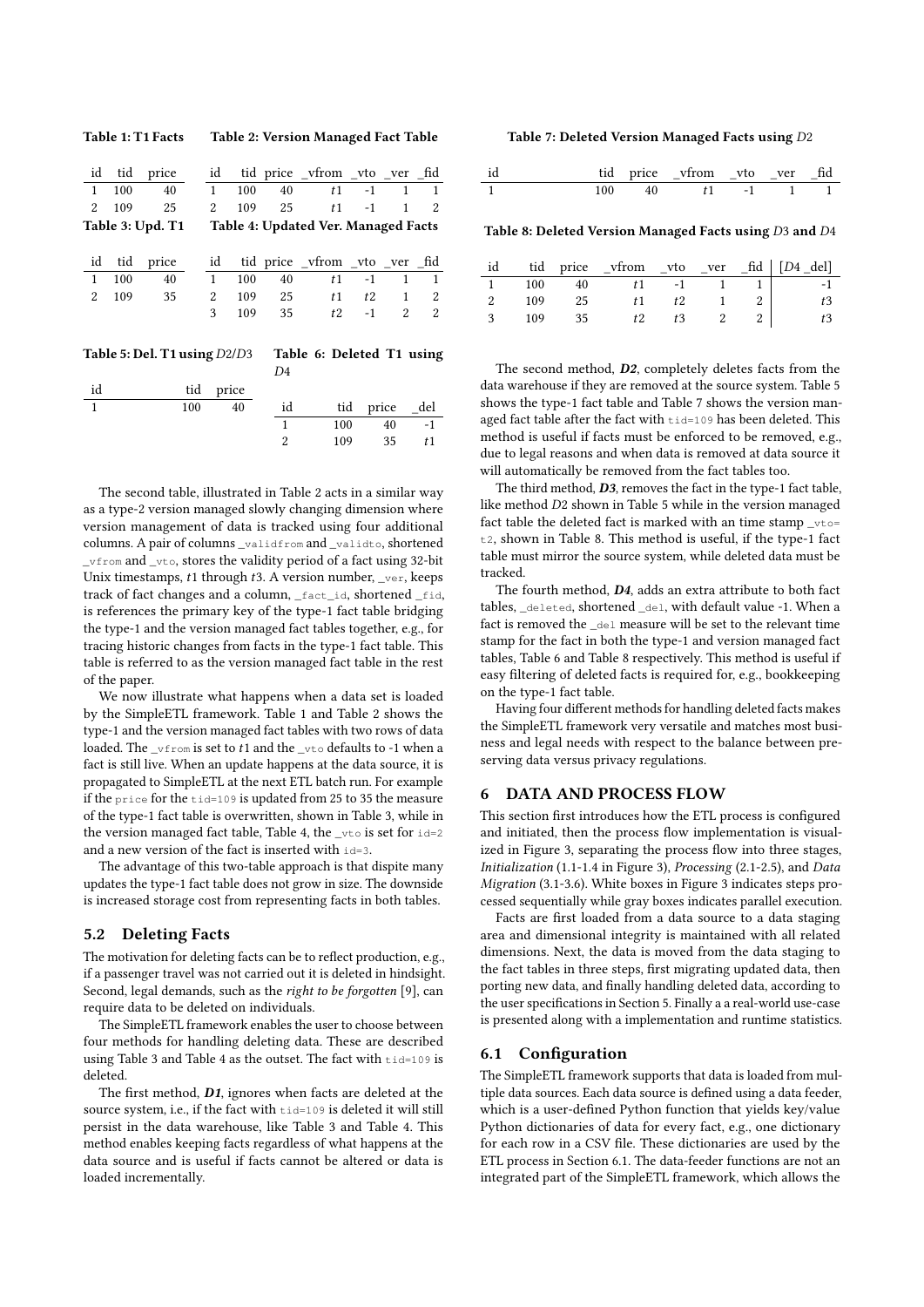Listing 4: Processing SimpleETL

<span id="page-4-1"></span><span id="page-4-0"></span>

Figure 3: Main Execution Flow of SimpleETL

user to load data from various sources, e.g., CSV, ODBC, or REST APIs, only requiring that they can present a fact as a Python dictionary.

When the data warehouse structure, using the components from [Section 4,](#page-1-3) and a data source are defined then the ETL process can be configured and initiated. All functionality related to database schema management and data management is handled automatically. When the ETL process has completed, the data is available in the data warehouse for querying. The ETL process is started as shown in [Listing 4.](#page-4-1) In line 11, a file is prepared for loading, using Python's CSV-to-Dictionary function. The ETL process is started in line 12, where the FactTable and CSV file are given as input. [Listing 4](#page-4-1) also shows how two optional functions are used to customize the ETL process. The argument filterfunc =dupfilter defines a function for filtering rows before data is distributed to parallel workers, and the argument processfunc =parsevehicle defines a function distributed to all background worker processes.

We have now shown all the code that the user needs to implement in various Python function to use the SimpleETL framework. In the next section, it is described what is done internally in the framework to build the data-warehouse schema and efficiently load the data.

#### 6.2 Initialization

Before starting the ETL data processing SimpleETL initializes database connections and validates the FactTable object, processETL (1.1) in [Figure 3.](#page-4-0) Schema, constraints, and indexes are created and verified for all attached dimensions (1.2) and the fact tables (1.3). A temporary data staging table is initialized, for later handling updated and deleted facts (1.4).

## 6.3 Processing

The main ETL process extracts data from the data source, given the datafeeder argument, [Figure 3](#page-4-0) (2.1). A filterfunc, introduced in [Section 6.1,](#page-3-5) can be applied for filtering data (2.2). Then data is distributed to the background workers (2.3) in batches of 1000 rows (user configurable size). Background fact workers (2.4) are reading and writing to the dimensions (2.5) and when all data has been processed, the fact and dimension workers commit data to the data warehouse dimensions and data staging table.

Dimension and fact handling are separated from the main process into parallel background workers of performance reasons. The background workers (2.4) and (2.5) in [Figure 3,](#page-4-0) are implemented using Python's multiprocessing.Process and communication is handled though Inter-Process Communication (IPC) Queries. Several caching layers, using Python's functools. lru\_cache, reduce the IPC and dimension database communication.

Parallel Fact Workers The parallel fact workers, (2.4) from [Figure 3,](#page-4-0) process rows distributed in batches from (2.3). If the parameter transformfunc is provided, [Section 6.1,](#page-3-5) this is executed first. Such a function can contain advanced user defined transformations. Second, all dimension referencing is handled using the a dimension workers (2.5). Then each measure is processed and finally the data is inserted into a data staging table.  $n$  parallel fact workers will be spawned where  $n$  equals the number of available CPU cores for the framework.

Decoupled Dimension Workers Each dimension is handled in its own separate process (2.5), i.e., having three attached dimensions will run in three separate processes. Utilizing the same dimension more than once will only spawn one instance, e.g., utilizing a date dimension three times will only use one parallel worker process. If the dimension key is a smart key, see [Sec](#page-2-3)[tion 4.3,](#page-2-3) this smart key can immediately be returned from the dimension worker while surrogate keys must be co-ordinated with the dimension table, potentially with database lookups. m parallel dimension workers will be spawned, where  $m$  is the number of distinct dimensions attached a FactTable, see [Section 4.4.](#page-2-4)

#### 6.4 Data Migration

The data migration is split into three steps for handling updated facts, new facts, and deleted facts. The main driver, for determining updates, new data, and deleted data are the lookup attributes, see [Section 4.4,](#page-2-4) which uniquely define a fact and whose values are mandatory (not NULL). Lookup attributes can be both fact measures or dimension referencing keys. If the lookup attribute set is not defined then no updating, deletion, and version management can be performed and all data will be appended.

Migrating Updated Facts Updated facts are defined as facts where the set of lookup attributes already exists in the existing fact tables and where at least one of the measures have changed. This is handled by (3.1) and (3.2) in [Figure 3](#page-4-0) and the type-1 and version managed tables are processed in parallel, as handling updates does not change relationships between these two tables.

Migrating New Facts New facts are facts whose set of lookup attributes do not exist in the type-1 and version managed fact tables. This is handled in (3.3) and (3.4) in [Figure 3](#page-4-0) where data is first migrated to the type-1 fact table and next to the version managed fact table. This sequential step is necessary as the version managed fact table needs the id of the type-1 fact table for referencing this. This step also ensures that no duplicate sets of lookup attributes is loaded, if the lookup attribute set of the FactObject is defined.

Migrating Deleted Facts If migration of deleted facts is enabled, it is determined which facts exist in the type-1 and version managed fact tables, while they do not exist in the staging table. The method for how facts are handled, when removed at the data source, is dependent on the methods described in [Section 5.2.](#page-3-0)